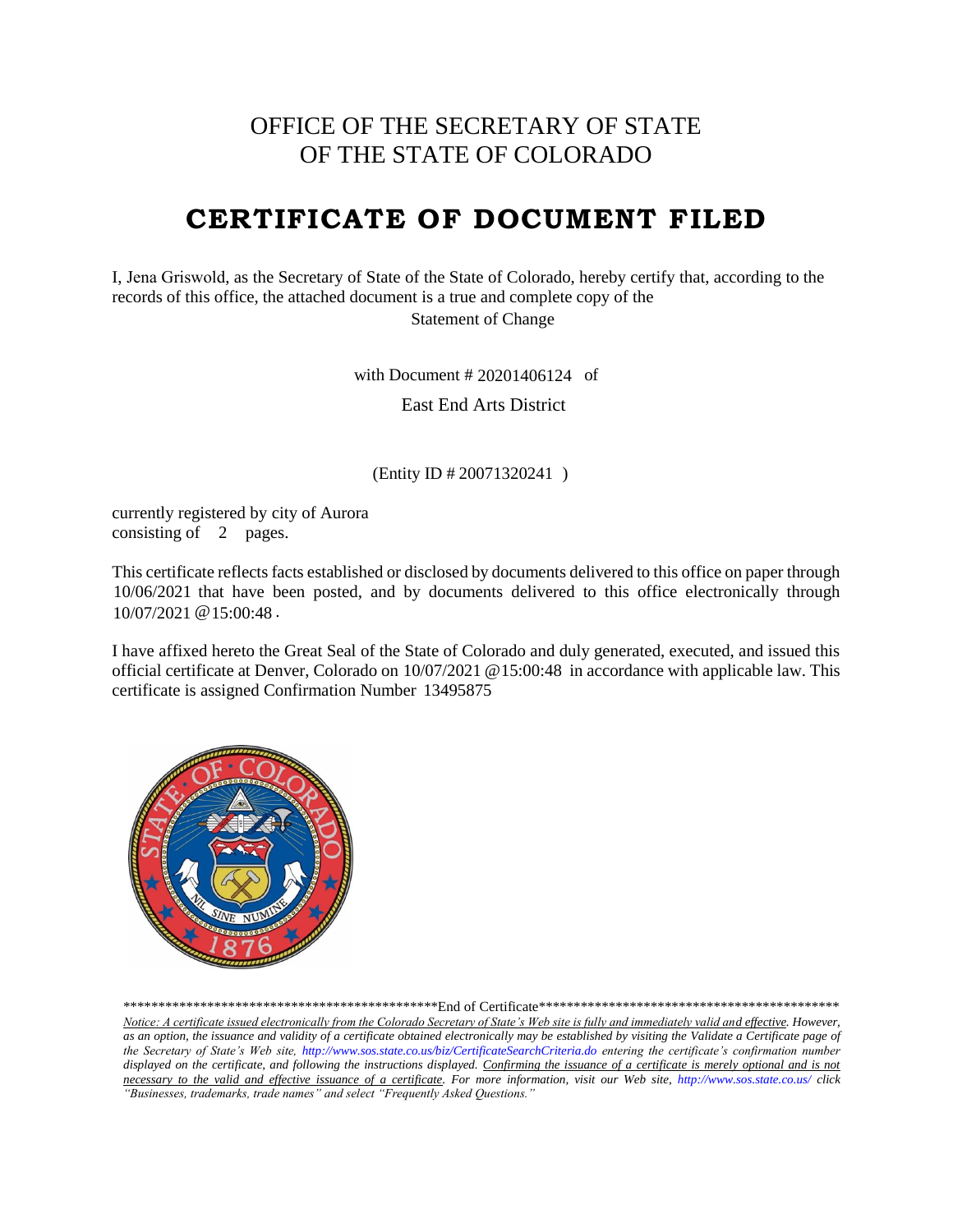

Colorado Secretary of State Date and Time: 05/04/2020 08:34 PM ID Number: 20071320241

Document number: 20201406124 Amount Paid: \$10.00

Document must be filed electronically. Paper documents are not accepted. Fees & forms are subject to change. For more information or to print copies of filed documents, visit www.sos.state.co.us.

ABOVE SPACE FOR OFFICE USE ONLY

## **Statement of Change of Trademark Information Changing the Principal Address**

filed pursuant to § 7-90-305.5 of the Colorado Revised Statutes (C.R.S.)

1. The entity ID number, if applicable, the trademark ID number, the true name of the trademark registrant, and such trademark as stated in the statement of trademark registration are

| Entity ID number<br>(if applicable)                                                                                                                                                          | (Colorado Secretary of State ID number)                                     |                          |                   |
|----------------------------------------------------------------------------------------------------------------------------------------------------------------------------------------------|-----------------------------------------------------------------------------|--------------------------|-------------------|
| Trademark ID number                                                                                                                                                                          | 20071320241<br>(Colorado Secretary of State ID number)                      |                          |                   |
| True name                                                                                                                                                                                    | city of Aurora                                                              |                          |                   |
| Trademark                                                                                                                                                                                    | <b>East End Arts District</b>                                               |                          |                   |
|                                                                                                                                                                                              | 2. The document number of the filed document that is changed is 20071320241 |                          |                   |
| $3.$ (If applicable, adopt the following statement by marking the box and enter all changes.)<br>The principal address of such person has changed.<br>Such principal address, as changed, is |                                                                             |                          |                   |
| Street address                                                                                                                                                                               |                                                                             | (Street number and name) |                   |
|                                                                                                                                                                                              |                                                                             |                          |                   |
|                                                                                                                                                                                              | (City)                                                                      | (State)                  | (Zip/Postal Code) |
|                                                                                                                                                                                              | $(Province - if applicable)$                                                | (Country)                |                   |

4. *(If applicable, adopt the following statement by marking the box. Enter all changes or mark the box to remove the mailing address.)*  The mailing address of such person has changed.

Such mailing address, as changed, is

Mailing address

*(Street number and name or Post Office Box information)* 

\_\_\_\_\_\_\_\_\_\_\_\_\_\_\_\_\_\_\_\_\_\_\_\_\_\_ \_\_\_\_ \_\_\_\_\_\_\_\_\_\_\_\_\_\_\_\_\_\_\_\_

 $\overline{\phantom{a}}$  ,  $\overline{\phantom{a}}$  ,  $\overline{\phantom{a}}$  ,  $\overline{\phantom{a}}$  ,  $\overline{\phantom{a}}$  ,  $\overline{\phantom{a}}$  ,  $\overline{\phantom{a}}$  ,  $\overline{\phantom{a}}$  ,  $\overline{\phantom{a}}$  ,  $\overline{\phantom{a}}$  ,  $\overline{\phantom{a}}$  ,  $\overline{\phantom{a}}$  ,  $\overline{\phantom{a}}$  ,  $\overline{\phantom{a}}$  ,  $\overline{\phantom{a}}$  ,  $\overline{\phantom{a}}$ 

*(City) (State) (Zip/Postal Code)* 

 *(Province – if applicable) (Country)* 

\_\_\_\_\_\_\_\_\_\_\_\_\_\_\_\_\_\_\_\_\_\_\_ \_\_\_\_\_\_\_\_\_\_\_\_\_\_.